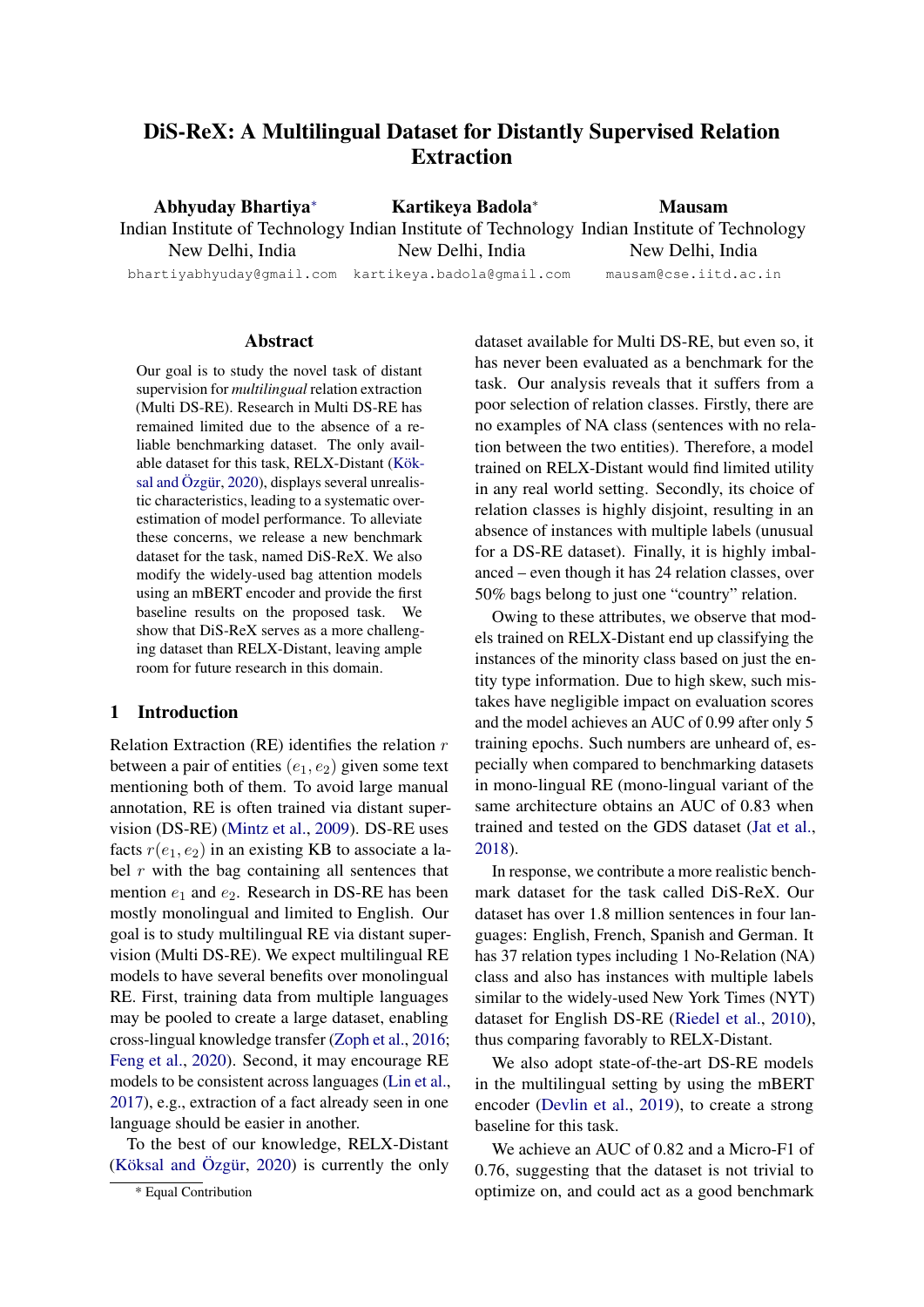<span id="page-1-2"></span>

| Language | #sentences | # bags | # non-NA bags | Average non-NA bag-size |
|----------|------------|--------|---------------|-------------------------|
| English  | 532499     | 216806 | 66932         | 4.50                    |
| French   | 409087     | 226418 | 83951         | 2.88                    |
| Spanish  | 456418     | 229512 | 80706         | 2.88                    |
| German   | 438315     | 194942 | 45908         | 3.48                    |

Table 1: Key statistics for DiS-ReX

for the task. We publicly release DiS-ReX and the baseline. $<sup>1</sup>$  $<sup>1</sup>$  $<sup>1</sup>$ </sup>

#### 3 Dataset Curation

### 2 Related Work

Supervised RE datasets such as ACE05 [\(Walker](#page-6-1) [et al.,](#page-6-1) [2006\)](#page-6-1) and KLUE [\(Park et al.,](#page-5-6) [2021\)](#page-5-6) are generally small, owing to the supervision needs per relation. Distant supervision [\(Mintz et al.,](#page-5-1) [2009\)](#page-5-1) is a popular alternative to large-scale human annotation, but necessitate more complex models to handle dataset noise. The standard English DS-RE dataset is New York Times (NYT) corpus [\(Riedel et al.,](#page-5-5) [2010\)](#page-5-5), which has served as the benchmark for research over the years. DS-RE models have evolved to use multi-instance learning [\(Hoffmann et al.,](#page-5-7) [2011\)](#page-5-7), multi-label learning [\(Surdeanu et al.,](#page-6-2) [2012\)](#page-6-2), corrections for false negatives [\(Ritter et al.,](#page-6-3) [2013\)](#page-6-3), and neural models such as piecewise CNNs [\(Zeng](#page-6-4) [et al.,](#page-6-4) [2015\)](#page-6-4), intra-bag attention [\(Lin et al.,](#page-5-8) [2016\)](#page-5-8), and reinforcement learning [\(Qin et al.,](#page-5-9) [2018\)](#page-5-9).

[Lin et al.](#page-5-3) [\(2017\)](#page-5-3) and [Wang et al.](#page-6-5) [\(2018\)](#page-6-5) propose extensions of bag-attention models for bilingual (English-Mandarin) datasets. However, their adoption to multiple languages has been lacking, due to absence of a reliable multilingual dataset. Although RELX-Distant is the only Multilingual DS-RE dataset so far, it wasn't originally used for Multi DS-RE task but to pre-train a model that gets fine-tuned for *supervised* RE task.

Contemporary to our work, other multilingual RE datasets and methods are being developed. These include a dataset for joint entity and relation extraction [\(Seganti et al.,](#page-6-6) [2021\)](#page-6-6), a model for multilingual KB completion [\(Singh et al.,](#page-6-7) [2021\)](#page-6-7), and an approach for automatic construction of crosslingual training data for Open IE [\(Kolluru et al.,](#page-5-10) [2022\)](#page-5-10). Our proposed dataset, DiS-ReX, has already been used for further research on the Multilingual DS-RE task [\(Rathore et al.,](#page-5-11) [2022\)](#page-5-11).

All distant supervision datasets are curated by aligning known KB facts with sentences in a large corpus. We follow the same for DiS-ReX, while paying attention to cross-lingual normalization, and overall data and language statistics.

First, we harvest a large number of sentences from English, French, Spanish and German Wikipedias.<sup>[2](#page-1-1)</sup> We use DBPedia language editions [\(Lehmann et al.,](#page-5-12) [2015\)](#page-5-12) for our KB – this gives us good coverage of entities that are local to different language speakers. DBPedia entities are associated with Wikidata IDs, which are normalized across languages. This enables us to fuse these DBPedia KBs and establish equivalence between entities like *USA* and *Estados Unidos de América*.

Next, we use a language-specific NER tagger, (we use the *md* variant of spaCy [\(Honnibal et al.,](#page-5-13) [2020\)](#page-5-13) NER taggers for each language), returning a rich set of sentences. In contrast, RELX-Distant finds entity mentions using Wikipedia hyperlinks. This severely limits its pool of sentences, since often only the first mention of an entity in a Wiki document has a hyperlink while others do not.

Linking each mention with its entity can be challenging, due to unavailability of high-quality entity linking software for every language. We take the pragmatic approach of using simple string matching, but only on the subset of entities that have an unambiguous surface form (or alias) in our fused KB. This maintains scalability to many languages, while ensuring high enough precision of linking.

For each entity-pair, we create a languagespecific bag of all sentences that mention both. We also search for all relations between them in our fused KB. We associate the bag with all those relation labels, or "NA", if no relation is found.

Our next steps select a balanced subset of this dataset, so that it can serve as a good benchmark for Multi DS-RE. We first select the subset of relations that have at least 50 bags in all languages.

<span id="page-1-0"></span><sup>1</sup> <https://github.com/dair-iitd/DiS-ReX>

<span id="page-1-1"></span><sup>2</sup>Our pipeline applies to non-Wikipedia sentences too.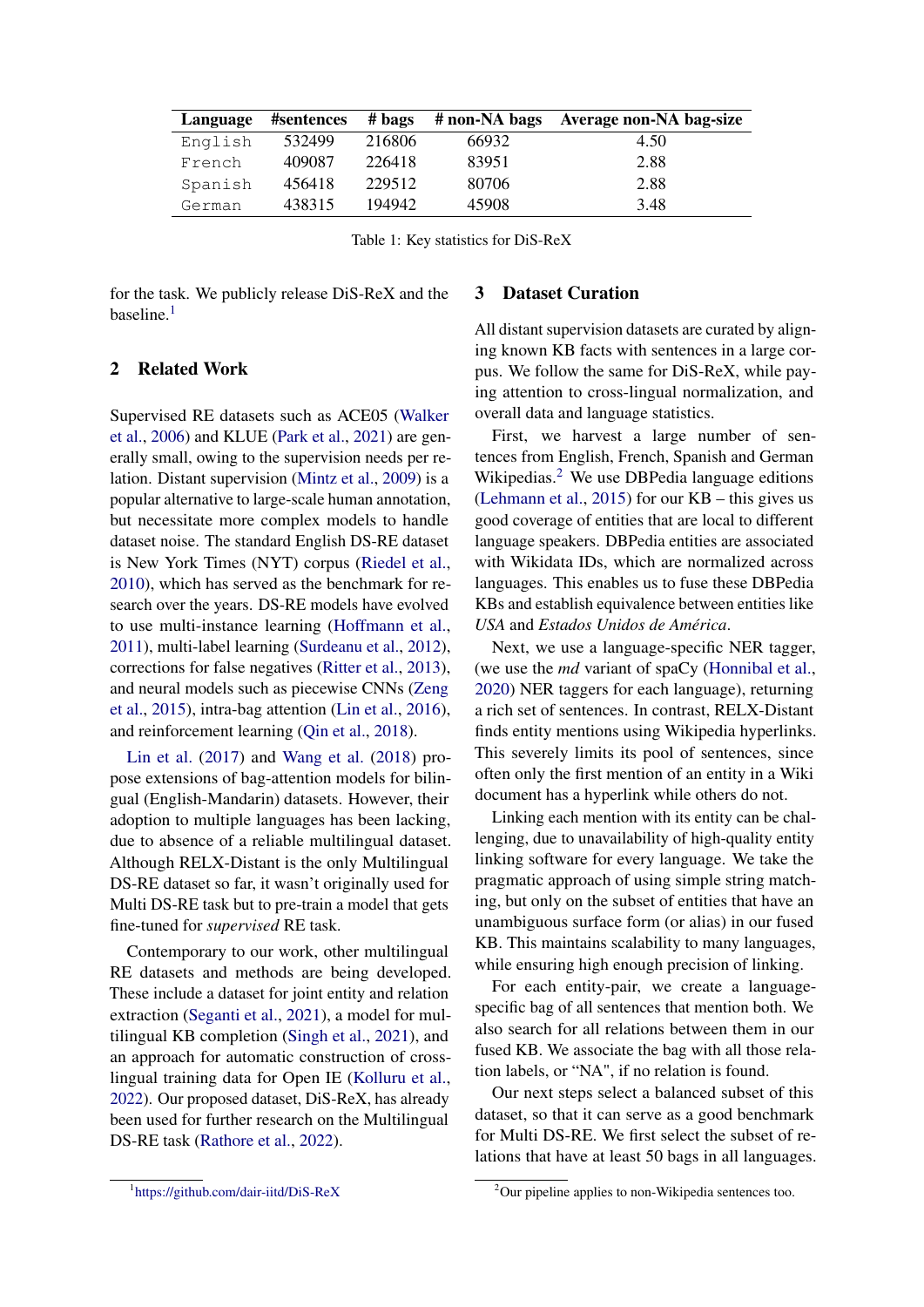This yields the 36 positive relation types used in our data. For each relation type, we limit the number of bags in a language to a max of 10,000. This helps curb the skew due to highly frequent relations such as *country* and *birthPlace*. During this filtering, we ensure that bags of entity pairs common across more than one language are not removed, so that we have an abundant number of cross-lingual bags. Models can take advantage of such bags for establishing representation consistency across languages [\(Wang et al.,](#page-6-5) [2018\)](#page-6-5). Finally, we add bags of entity pairs that have no relation between them. Similar to NYT dataset, "NA" is the majority class in DiS-ReX (kept at roughly 70%).

Hence, we obtain a dataset with over 1.8 million sentences, and over 250,000 (non-NA) bags (see table [1](#page-1-2) for more statistics). The 36 relations include frequent relations between persons, locations and organizations (e.g., *capital, headquarter, worksat*), and also some relations with fine-grained types such as *bandMember, starring* and *recordLabel*.

We estimate the percentage of bags satisfying "at-least one" assumption by manually labelling sentences across 50 randomly selected bags. We find that 82% of the bags satisfy "at-least one" assumption. For the test set of NYT Corpus, this percentage is close to 62% [\(Zhu et al.,](#page-6-8) [2020\)](#page-6-8)

Finally, we create train-dev-test splits by splitting the bags in the ratio 70 : 10 : 20. While splitting we ensure that entity-pairs in three sets are mutually exclusive, so the model does not extract by memorizing a fact.

### 4 Experiments and Data Analysis

#### 4.1 Comparison: DiS-ReX vs. RELX-Distant

We now compare the two datasets: DiS-ReX and RELX-Distant. We find that the our dataset showcases several desirable properties expected from a challenging DS-RE dataset, including the presence of NA relations, inverse relations, multi-label bags, and better class balance.

70% of bags in DiS-ReX are NA bags, whereas RELX-Distant has none. We also note that a few relation pairs (from our 36 relations) represent inverses of each other, e.g., {*influenced by, influenced*}, {*successor, predecessor*}, and {*associatedBand, bandMember*}. Inverse relations test an extractor's ability to output related relations from the same bag, but with different entity ordering. RELX-Distant has no inverse relations in its relation vocabulary.

<span id="page-2-0"></span>

|                     | <b>RELX-Distant</b> | DiS-ReX |
|---------------------|---------------------|---------|
| Efficiency $(\eta)$ | 0.522               | 0.856   |
| $M-F1$ (top 3)      | 94.29               | 82.06   |
| $M-F1$ (bottom 3)   | 49.47               | 63.28   |

Table 2: Key statistics representing class imbalance between RELX-Distant and DiS-ReX

| Lang.   | <b>RELX-Distant</b> |                   |      | <b>DiS-ReX</b> |          |      |
|---------|---------------------|-------------------|------|----------------|----------|------|
|         | AUC                 | $\mu \mathbf{F1}$ | M-F1 | <b>AUC</b>     | $\mu$ F1 | M-F1 |
| English | 0.99                | 0.95              | 0.78 | 0.78           | 0.71     | 0.69 |
| French  | 0.99                | 0.96              | 0.79 | 0.81           | 0.75     | 0.68 |
| Spanish | 0.98                | 0.94              | 0.77 | 0.80           | 0.73     | 0.66 |
| German  | 0.99                | 0.95              | 0.80 | 0.76           | 0.72     | 0.59 |
| All     | O 99                | 0 ዓና              | 0.79 | 0.81           | 0.74     | 0.68 |

Table 3: Language-wise performance of mBERT + Att.  $\mu$ F1 and M-F1 refer to micro and macro F1 scores.

<span id="page-2-1"></span>

| Model         | AUC.  | Micro-F1 | Macro-F1 |
|---------------|-------|----------|----------|
| PCNN+ Att     | 0.678 | 0.634    | 0.437    |
| $mBERT + Att$ | 0.806 | 0.741    | 0.676    |
| mBERT+ MNRE   | 0.817 | 0.759    | 0.706    |

Table 4: Performance of DS-RE models on DiS-ReX

A key characteristic of DS-RE problems is that they need multi-label modeling [\(Surdeanu et al.,](#page-6-2) [2012\)](#page-6-2), since multiple relations commonly exist between an entity pair. RELX-Distant has no such bags, primarily because its choice of relation types is such that almost no entity-pair can have multiple relations. E.g., its Person-Person relations are *mother, spouse, father, sibling, partner*, where multi-label bags are highly unlikely. In contrast, DiS-ReX has 21,642 bags that have more than one relation label. As an example, the entity pair (*Isaac Newton, England*) is associated with four relations – *birthPlace, country, deathPlace* and *nationality*.

To compare the imbalance amongst non-NA relation classes in DiS-ReX and RELX-Distant, we calculate normalized entropy [\(Shannon,](#page-6-9) [1948\)](#page-6-9), also known an Efficiency  $(\eta)$ . Value closer to 1 indicates that the class-wise distribution is closer to the uniform distribution. Results in Table [2](#page-2-0) indicate that DiS-ReX is a more balanced dataset (more details regarding calculation of  $\eta$  in appendix)

#### 4.2 Baseline Performance

We implement three DS-RE baselines for our DiS-ReX dataset. Our first baseline is PCNN+Att [\(Lin et al.,](#page-5-8) [2016\)](#page-5-8), which uses a piece-wise CNN as the sentence encoder and performs bag-level multi-label classification using Intra-Bag attention. In this model, each language is trained and tested upon separately. Inspired by [Ni and Florian](#page-5-14) [\(2019\)](#page-5-14), we extend this to design a second baseline,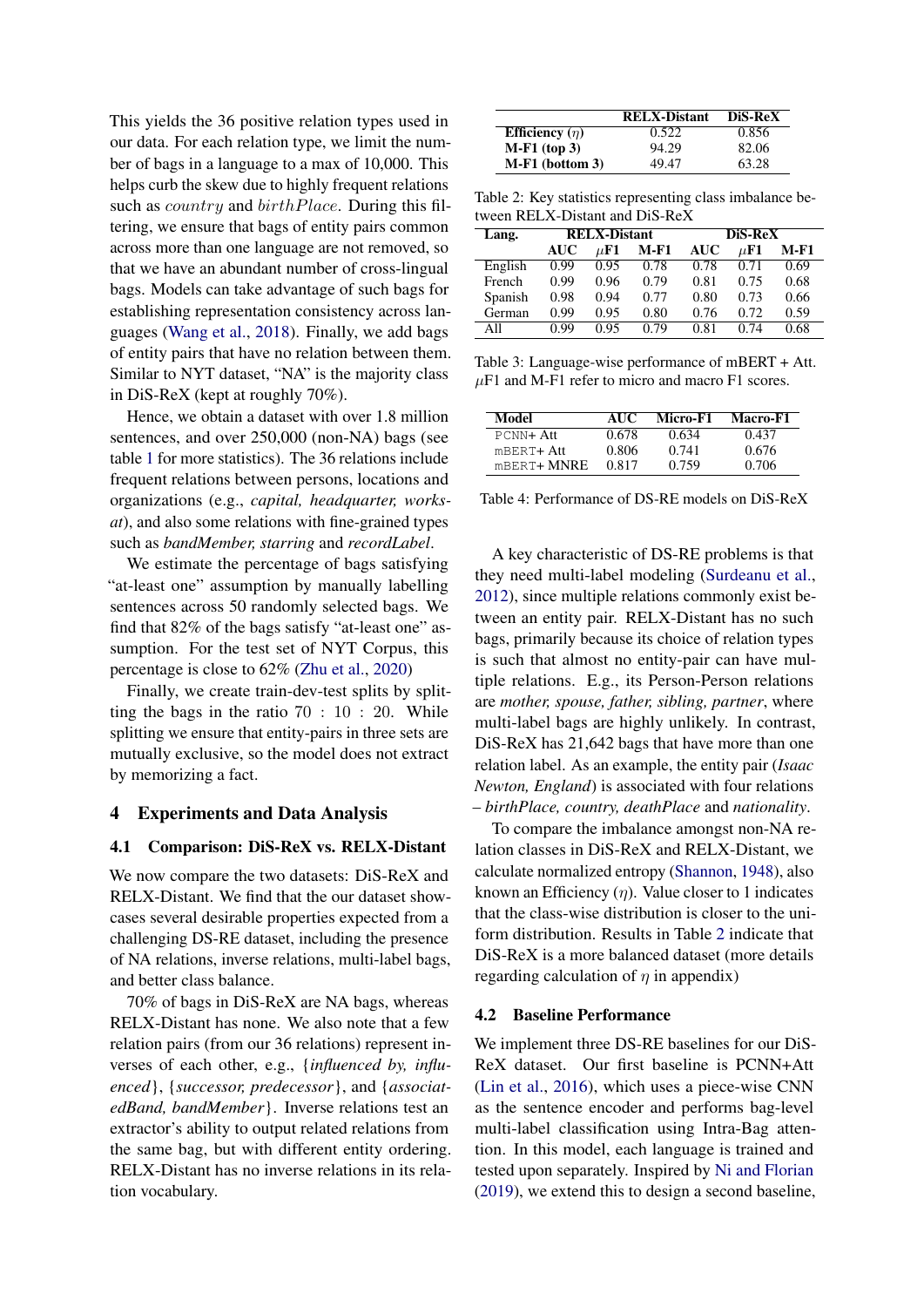mBERT+Att. It replaces PCNN encoders with a shared mBERT encoder [\(Devlin et al.,](#page-4-0) [2019\)](#page-4-0) and retains the intra-bag attention architecture for constructing the bag representation. Our last baseline is mBERT+MNRE, which adapts the MNRE model [\(Lin et al.,](#page-5-3) [2017\)](#page-5-3) to our setting. MNRE introduced cross-lingual attention for bilingual RE. We extend this attention module to more than two languages and also replace its language-specific CNN encoders with a shared mBERT encoder. More details on baselines and training are in appendix.

We first compare mBERT+Att model on both DiS-ReX and RELX-Distant in Table [3.](#page-2-0) We find that RELX-Distant achieves an unreasonably high AUC and micro-F1. Since Micro-F1 may be overwhelmed by a few highly frequent relations, we also report Macro-F1 scores. Even the Macro-F1 scores of RELX-Distant are over 10 pt higher, suggesting that DiS-ReX is a more challenging dataset for our task. We also report the Macro-avg of F1 scores of 3 most frequent and 3 least frequent classes of both the datasets in Table [2.](#page-2-0) The performance drops by 45pts in RELX-Distant, more than double the decrease observed in our dataset, corroborating that the RELX-Distant model is not learning infrequent relations effectively. For that model, we notice that the person-person relation types, which are minority classes, obtain the lowest F1 scores. It gets confused between *mother* and *spouse* or between *father* and *sibling*. In some cases, the confidence is as high as 95% on such errors. This suggests that the model is making predictions based solely on head-tail entity types in instances belonging to the person-person relation classes. But, such mistakes depress the Micro-F1 and AUC scores only negligibly, due to severe class imbalance. Thus, the high scores do not reflect high model quality.

We report results of three models on DiS-ReX in Table [4](#page-2-1) – mBERT+MNRE achieves 0.82 AUC and 0.76 micro-F1, establishing the best baseline performance on our task.

#### 4.3 Error Analysis

We find that due to incorporation of NA class, multilabel bags and fine-grained relation classes, DiS-ReX offers several new challenges. We observe that on multi-label bags, micro-F1 falls drastically from roughly 0.84 (bags with 1 label) to 0.35 (4 labels), primarily due to reducing recall (statistics in Table [5\)](#page-3-0).

<span id="page-3-0"></span>

| #relations            | Micro-F1 | Precision | Recall |
|-----------------------|----------|-----------|--------|
|                       | 0.842    | 0.865     | 0.820  |
| $\mathcal{D}_{\cdot}$ | 0.673    | 0.934     | 0.525  |
| $\mathcal{L}$         | 0.518    | 0.959     | 0.354  |
|                       | 0.348    | 0.937     | 0.214  |

Table 5: Comparing performance of mBERT+MNRE on entity pairs with different number of labels in the ground truth in the DiS-ReX dataset

We also perform manual error analysis of 100 random and 100 most confident mistakes made by the model trained on DiS-ReX. For errors where a non-NA relation is incorrectly predicted as another, we find one major error class – highly confident mistakes in predicting closely related relation types that have high overlaps, such as {*author*, *director*}, and {*homeTown*, *birthPlace*}. Some model errors correspond to confusion in predicting inverse relations such as {*successor*,*predecessor*} and {*influenced*,*influencedBy*}. Such cases are absent in the RELX-Distant test set. We found less than 10% errors within the confident errors are due to entity disambiguation mistakes in ground truth, however, we found no such data error in the 100 random errors, suggesting that this failure mode is not the most frequent, and the test data is relatively clean.

We additionally divide the errors made on the entire test set by the best performing model into three variants.

- Type-1 Error : Model predicts a positive (Non-NA) relation label *R1* and ground label is also a positive (non-NA) relation label *R2* but *R2* is not the same as *R1*.
- Type-2 Error : Model predicts NA relation label but ground label is a positive (non-NA) relation label.
- Type-3 Error : Model predicts positive (non-NA) relation label but ground label is NA relation label.

We present the distribution of these three errors in Table [6.](#page-4-1) Predicting non-NA as NA and NA as non-NA relation make up most (55-85%) of the errors. We believe that eliminating such kinds of errors would be an important focus area in DS-RE research, especially for datasets which are better representative of real world settings.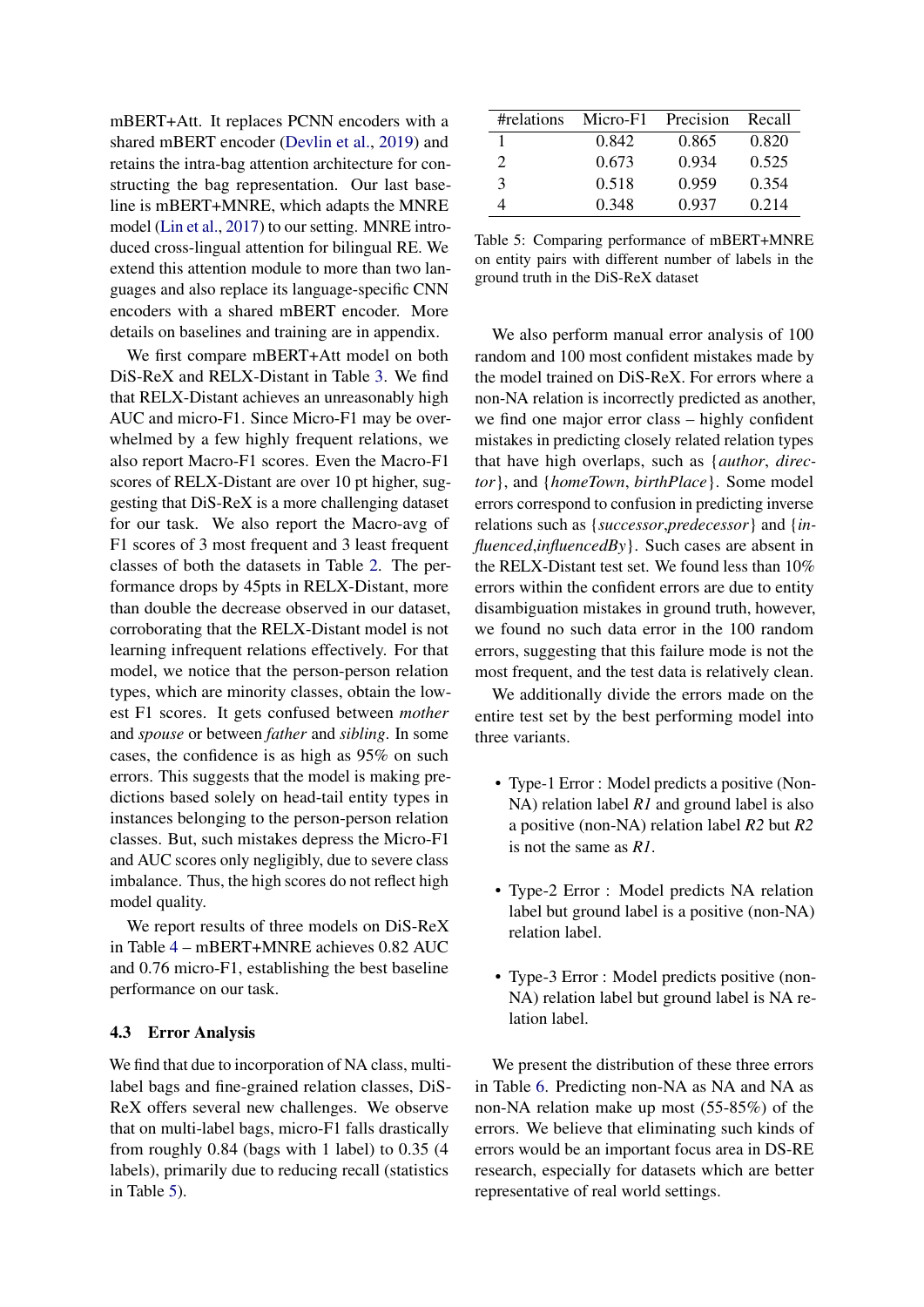<span id="page-4-1"></span>

| Language | Type-1 Error $(\% )$ | Type-2 Error $(\%)$ | Type-3 Error $(\%)$ |
|----------|----------------------|---------------------|---------------------|
| English  | 44.49                | 31.17               | 24.33               |
| French   | 29.69                | 36.14               | 34.15               |
| Spanish  | 35.08                | 36.37               | 28.54               |
| German   | 14.94                | 45.28               | 39.77               |

Table 6: Types of Errors made in different languages for mBERT+MNRE on DiS-ReX

#### 4.4 Is mBERT+Att Language Agnostic?

It is believed that sharing mBERT encoder across languages is advantageous for cross-lingual transfer [\(Wu and Dredze,](#page-6-10) [2019\)](#page-6-10). This is reflected in our experiments too where mBERT+Att strongly outperforms PCNN+Att.

mBERT+Att produces a *single* embedding for a multilingual bag, summarizing mBERT embeddings of individual sentences. We posit that for this model to achieve its true potential on DiS-ReX, mBERT encoder must learn to map all sentences to a language-agnostic representation space, or else the downstream bag attention model may get confused between intra-language and inter-language variability. We investigate this further by raising the question: is the mBERT encoder learning language agnostic embeddings?

For this we encode all sentences in multilingual bags (that contain all languages) using the encoder of trained mBERT+Att model and plot the sentence embeddings using tSNE. We show an illustrative figure for the bag (Swiss, Switzerland) in Figure [1.](#page-4-2) We find that mBERT clusters sentences of one language together, irrespective of their content (more figures in Appendix). This suggests that mBERT embeddings strongly retain language information, and are not language-agnostic.

This may prove to be a significant obstactle towards progress on our task, since the noise-filtering intra-bag attention may end up capturing variance across languages more than variance in semantics. This may also explain why mBERT+MNRE performs better, since it generates embeddings of subbags of each language separately, instead of a single embedding for a multilingual bag.

#### 5 Conclusion

We propose DiS-ReX, a novel dataset for Multi DS-RE in 4 languages. We show that it is a more realistic and challenging benchmark compared to the existing dataset. DiS-ReX has a fairly wellrepresented distribution of relation types, includes instances with no-relation between entity-pairs and

<span id="page-4-2"></span>

Figure 1: tSNE plot of bag (Swiss, Switzerland)

the relation-types selected show several real-world characteristics like inverse relations, different relations with high overlap, etc. We also publish first baseline numbers on the task of Multi DS-RE by extending existing state-of-the-art models. A detailed analysis of model performance suggests several research challenges for future: (1) learning language-agnostic sentence embeddings, (2) robustness to related relations (inverse; overlapping but semantically different), and (3) handling multi-label entity-pairs. Recently, [Rathore et al.](#page-5-11) [\(2022\)](#page-5-11) develop a multilingual DS-RE model named PARE, which reports improved performance on the DiS-ReX dataset.

#### Acknowledgements

This work is primarily supported by a grant from Huawei. It is also supported by grants from Google, Jai Gupta Chair professorship and a Visvesvaraya faculty award by the Govt. of India to Mausam. We thank IIT Delhi HPC facility for compute resources. We thank Vipul Rathore for his useful feedback on evaluating the quality of the dataset, and Vipul Rathore and Keshav Kolluru for their helpful comments on an earlier draft of the paper.

### References

<span id="page-4-0"></span>Jacob Devlin, Ming-Wei Chang, Kenton Lee, and Kristina Toutanova. 2019. [BERT: Pre-training of](https://doi.org/10.18653/v1/N19-1423) [deep bidirectional transformers for language under](https://doi.org/10.18653/v1/N19-1423)[standing.](https://doi.org/10.18653/v1/N19-1423) In *Proceedings of the 2019 Conference*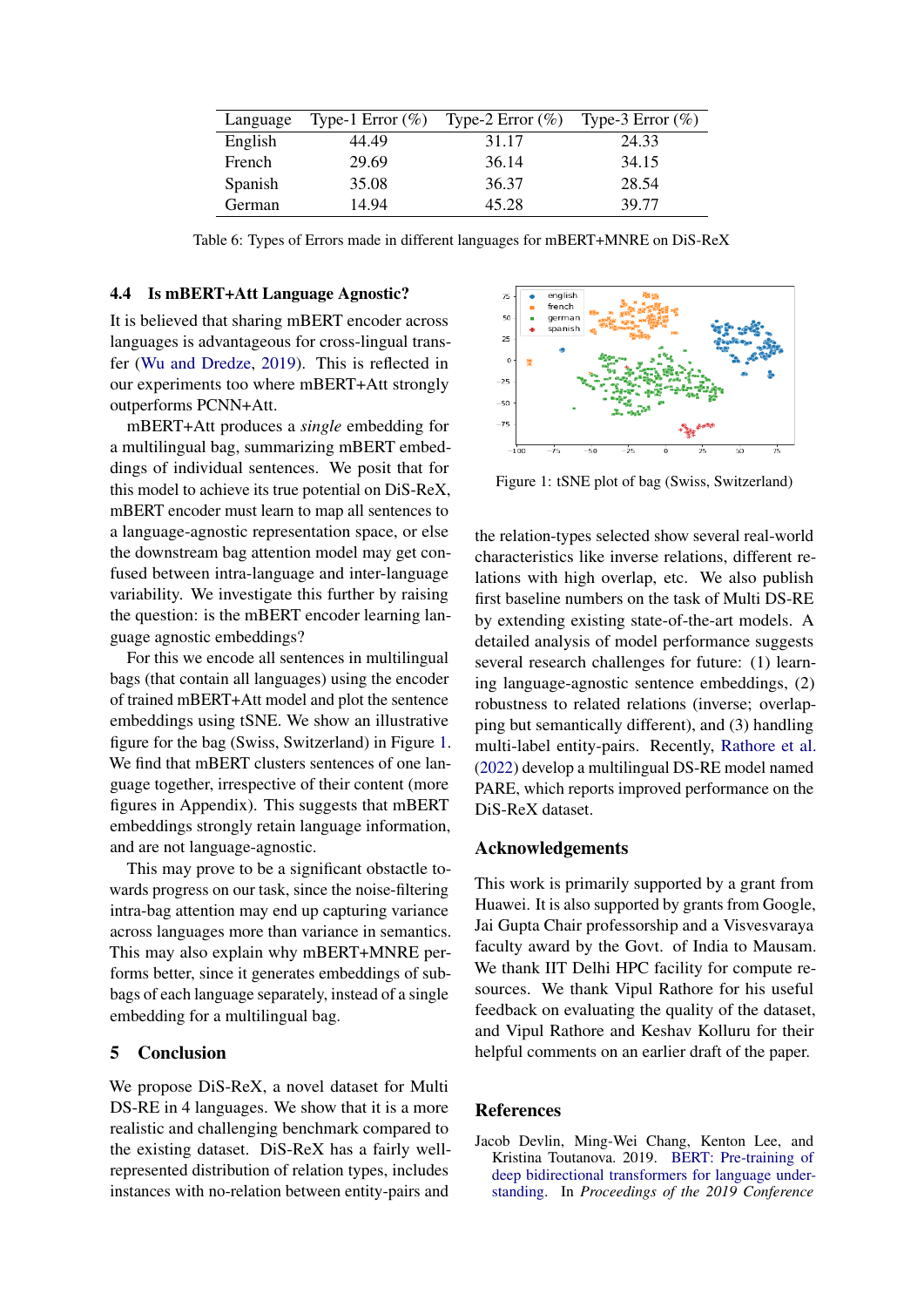*of the North American Chapter of the Association for Computational Linguistics: Human Language Technologies, Volume 1 (Long and Short Papers)*, pages 4171–4186, Minneapolis, Minnesota. Association for Computational Linguistics.

- <span id="page-5-2"></span>Fangxiaoyu Feng, Yinfei Yang, Daniel Cer, Naveen Arivazhagan, and Wei Wang. 2020. Languageagnostic bert sentence embedding. *arXiv preprint arXiv:2007.01852*.
- <span id="page-5-17"></span>Xu Han, Tianyu Gao, Yuan Yao, Deming Ye, Zhiyuan Liu, and Maosong Sun. 2019. [OpenNRE: An open](https://doi.org/10.18653/v1/D19-3029) [and extensible toolkit for neural relation extraction.](https://doi.org/10.18653/v1/D19-3029) In *Proceedings of EMNLP-IJCNLP: System Demonstrations*, pages 169–174.
- <span id="page-5-7"></span>Raphael Hoffmann, Congle Zhang, Xiao Ling, Luke Zettlemoyer, and Daniel S Weld. 2011. Knowledgebased weak supervision for information extraction of overlapping relations. In *Proceedings of the 49th annual meeting of the association for computational linguistics: human language technologies*, pages 541–550.
- <span id="page-5-13"></span>Matthew Honnibal, Ines Montani, Sofie Van Landeghem, and Adriane Boyd. 2020. [spaCy:](https://doi.org/10.5281/zenodo.1212303) [Industrial-strength Natural Language Processing in](https://doi.org/10.5281/zenodo.1212303) [Python.](https://doi.org/10.5281/zenodo.1212303)
- <span id="page-5-4"></span>Sharmistha Jat, Siddhesh Khandelwal, and Partha Talukdar. 2018. Improving distantly supervised relation extraction using word and entity based attention. *arXiv preprint arXiv:1804.06987*.
- <span id="page-5-15"></span>Diederik P. Kingma and Jimmy Ba. 2017. [Adam: A](http://arxiv.org/abs/1412.6980) [method for stochastic optimization.](http://arxiv.org/abs/1412.6980)
- <span id="page-5-0"></span>Abdullatif Köksal and Arzucan Özgür. 2020. [The](https://doi.org/10.18653/v1/2020.findings-emnlp.32) [RELX dataset and matching the multilingual blanks](https://doi.org/10.18653/v1/2020.findings-emnlp.32) [for cross-lingual relation classification.](https://doi.org/10.18653/v1/2020.findings-emnlp.32) In *Findings of the Association for Computational Linguistics: EMNLP 2020*, pages 340–350, Online. Association for Computational Linguistics.
- <span id="page-5-10"></span>Keshav Kolluru, Mohammed Muqeeth, Shubham Mittal, Soumen Chakrabarti, and Mausam. 2022. Alignment-Augmented Consistent Translation for Multilingual Open Information Extraction. In *Proceedings of the 60th Annual Meeting of the Association for Computational Linguistics*, Dublin, Ireland. Association for Computational Linguistics.
- <span id="page-5-12"></span>Jens Lehmann, Robert Isele, Max Jakob, Anja Jentzsch, Dimitris Kontokostas, Pablo N Mendes, Sebastian Hellmann, Mohamed Morsey, Patrick Van Kleef, Sören Auer, et al. 2015. Dbpedia–a large-scale, multilingual knowledge base extracted from wikipedia. *Semantic web*, 6(2):167–195.
- <span id="page-5-3"></span>Yankai Lin, Zhiyuan Liu, and Maosong Sun. 2017. Neural relation extraction with multi-lingual attention. In *Proceedings of the 55th Annual Meeting of the Association for Computational Linguistics (Volume 1: Long Papers)*, pages 34–43.
- <span id="page-5-8"></span>Yankai Lin, Shiqi Shen, Zhiyuan Liu, Huanbo Luan, and Maosong Sun. 2016. Neural relation extraction with selective attention over instances. In *Proceedings of the 54th Annual Meeting of the Association for Computational Linguistics (Volume 1: Long Papers)*, pages 2124–2133.
- <span id="page-5-16"></span>Ilya Loshchilov and Frank Hutter. 2019. [Decoupled](https://openreview.net/forum?id=Bkg6RiCqY7) [weight decay regularization.](https://openreview.net/forum?id=Bkg6RiCqY7) In *International Conference on Learning Representations*.
- <span id="page-5-1"></span>Mike Mintz, Steven Bills, Rion Snow, and Dan Jurafsky. 2009. Distant supervision for relation extraction without labeled data. In *Proceedings of the Joint Conference of the 47th Annual Meeting of the ACL and the 4th International Joint Conference on Natural Language Processing of the AFNLP*, pages 1003–1011.
- <span id="page-5-14"></span>Jian Ni and Radu Florian. 2019. [Neural cross-lingual](https://doi.org/10.18653/v1/D19-1038) [relation extraction based on bilingual word embed](https://doi.org/10.18653/v1/D19-1038)[ding mapping.](https://doi.org/10.18653/v1/D19-1038) In *Proceedings of the 2019 Conference on Empirical Methods in Natural Language Processing and the 9th International Joint Conference on Natural Language Processing (EMNLP-IJCNLP)*, pages 399–409, Hong Kong, China. Association for Computational Linguistics.
- <span id="page-5-6"></span>Sungjoon Park, Jihyung Moon, Sungdong Kim, Won Ik Cho, Ji Yoon Han, Jangwon Park, Chisung Song, Junseong Kim, Youngsook Song, Taehwan Oh, Joohong Lee, Juhyun Oh, Sungwon Lyu, Younghoon Jeong, Inkwon Lee, Sangwoo Seo, Dongjun Lee, Hyunwoo Kim, Myeonghwa Lee, Seongbo Jang, Seungwon Do, Sunkyoung Kim, Kyungtae Lim, Jongwon Lee, Kyumin Park, Jamin Shin, Seonghyun Kim, Lucy Park, Alice Oh, Jung-Woo Ha, and Kyunghyun Cho. 2021. [KLUE: Ko](https://openreview.net/forum?id=q-8h8-LZiUm)[rean language understanding evaluation.](https://openreview.net/forum?id=q-8h8-LZiUm) In *Thirtyfifth Conference on Neural Information Processing Systems Datasets and Benchmarks Track (Round 2)*.
- <span id="page-5-9"></span>Pengda Qin, Weiran Xu, and William Yang Wang. 2018. Robust distant supervision relation extraction via deep reinforcement learning. In *Proceedings of the 56th Annual Meeting of the Association for Computational Linguistics, ACL 2018, Melbourne, Australia, July 15-20, 2018, Volume 1: Long Papers*, pages 2137–2147. Association for Computational Linguistics.
- <span id="page-5-11"></span>Vipul Rathore, Kartikeya Badola, Parag Singla, and Mausam. 2022. PARE: A simple and strong baseline for monolingual and multilingual distantly supervised relation extraction. In *Proceedings of the 60th Annual Meeting of the Association for Computational Linguistics*, Dublin, Ireland. Association for Computational Linguistics.
- <span id="page-5-5"></span>Sebastian Riedel, Limin Yao, and Andrew McCallum. 2010. Modeling relations and their mentions without labeled text. In *Joint European Conference on Machine Learning and Knowledge Discovery in Databases*, pages 148–163. Springer.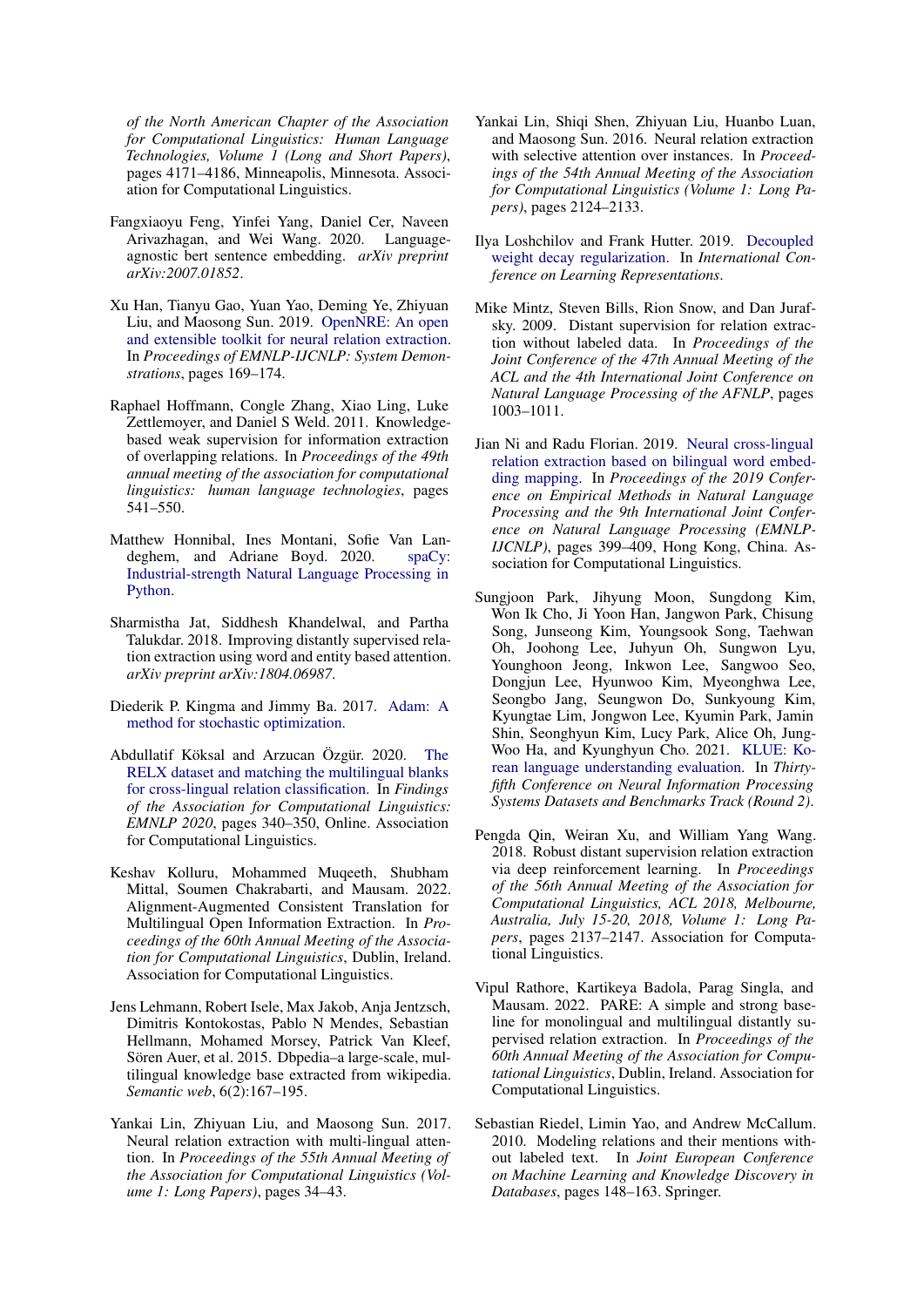- <span id="page-6-3"></span>Alan Ritter, Luke Zettlemoyer, Mausam, and Oren Etzioni. 2013. Modeling missing data in distant supervision for information extraction. *Trans. Assoc. Comput. Linguistics*, 1:367–378.
- <span id="page-6-6"></span>Alessandro Seganti, Klaudia Firlag, Helena Skowronska, Michał Satława, and Piotr Andruszkiewicz. 2021. [Multilingual entity and relation extraction](https://doi.org/10.18653/v1/2021.eacl-main.166) [dataset and model.](https://doi.org/10.18653/v1/2021.eacl-main.166) In *Proceedings of the 16th Conference of the European Chapter of the Association for Computational Linguistics: Main Volume*, pages 1946–1955, Online. Association for Computational Linguistics.
- <span id="page-6-9"></span>Claude E Shannon. 1948. A mathematical theory of communication. *The Bell system technical journal*, 27(3):379–423.
- <span id="page-6-7"></span>Harkanwar Singh, Soumen Chakrabarti, Prachi Jain, Sharod Roy Choudhury, and Mausam. 2021. Multilingual knowledge graph completion with joint relation and entity alignment. In *3rd Conference on Automated Knowledge Base Construction, AKBC 2021, Virtual, October 4-8, 2021*.
- <span id="page-6-11"></span>Livio Baldini Soares, Nicholas FitzGerald, Jeffrey Ling, and Tom Kwiatkowski. 2019. Matching the blanks: Distributional similarity for relation learning. In *Proceedings of the 57th Annual Meeting of the Association for Computational Linguistics*, pages 2895–2905.
- <span id="page-6-2"></span>Mihai Surdeanu, Julie Tibshirani, Ramesh Nallapati, and Christopher D Manning. 2012. Multi-instance multi-label learning for relation extraction. In *Proceedings of the 2012 joint conference on empirical methods in natural language processing and computational natural language learning*, pages 455–465.
- <span id="page-6-1"></span>Christopher Walker, Stephanie Strassel, Julie Medero, and Kazuaki Maeda. 2006. Ace 2005 multilingual training corpus.
- <span id="page-6-5"></span>Xiaozhi Wang, Xu Han, Yankai Lin, Zhiyuan Liu, and Maosong Sun. 2018. Adversarial multi-lingual neural relation extraction. In *Proceedings of the 27th International Conference on Computational Linguistics*, pages 1156–1166.
- <span id="page-6-10"></span>Shijie Wu and Mark Dredze. 2019. [Beto, bentz, be](https://doi.org/10.18653/v1/D19-1077)[cas: The surprising cross-lingual effectiveness of](https://doi.org/10.18653/v1/D19-1077) [BERT.](https://doi.org/10.18653/v1/D19-1077) In *Proceedings of the 2019 Conference on Empirical Methods in Natural Language Processing and the 9th International Joint Conference on Natural Language Processing (EMNLP-IJCNLP)*, pages 833–844, Hong Kong, China. Association for Computational Linguistics.
- <span id="page-6-4"></span>Daojian Zeng, Kang Liu, Yubo Chen, and Jun Zhao. 2015. Distant supervision for relation extraction via piecewise convolutional neural networks. In *Proceedings of the 2015 conference on empirical methods in natural language processing*, pages 1753– 1762.
- <span id="page-6-8"></span>Tong Zhu, Haitao Wang, Junjie Yu, Xiabing Zhou, Wenliang Chen, Wei Zhang, and Min Zhang. 2020. [Towards accurate and consistent evaluation: A](https://doi.org/10.18653/v1/2020.coling-main.566) [dataset for distantly-supervised relation extraction.](https://doi.org/10.18653/v1/2020.coling-main.566) In *Proceedings of the 28th International Conference on Computational Linguistics*, pages 6436–6447, Barcelona, Spain (Online). International Committee on Computational Linguistics.
- <span id="page-6-0"></span>Barret Zoph, Deniz Yuret, Jonathan May, and Kevin Knight. 2016. [Transfer learning for low-resource](https://doi.org/10.18653/v1/D16-1163) [neural machine translation.](https://doi.org/10.18653/v1/D16-1163) In *Proceedings of the 2016 Conference on Empirical Methods in Natural Language Processing*, pages 1568–1575, Austin, Texas. Association for Computational Linguistics.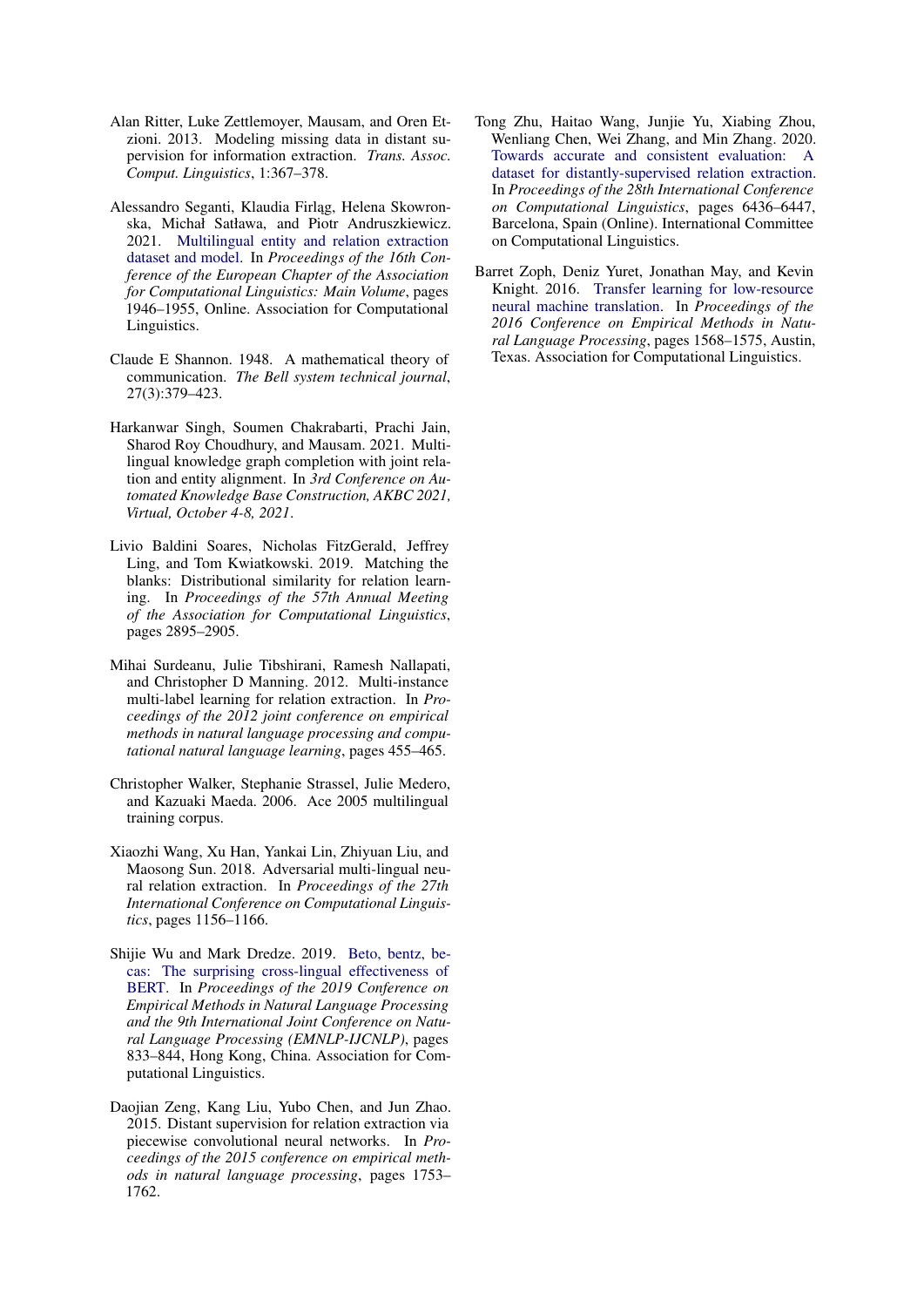### A Appendix

### B Calculation of Efficiency

For a dataset of size *n* over *k* classes, where  $i^{th}$  class has  $n_i$  instances:

$$
Efficiency = -\sum_{i=1}^{k} \frac{\frac{n_i}{n} \log \frac{n_i}{n}}{\log k}
$$

Efficiency lies between 0 and 1. A higher value suggests that the class-distribution is closer to uniform.

### C Baseline architecture

#### C.1 BERT Encoder

To obtain a distributed representation of a sentence x, we use mBERT. In order to encode positional information into the model we use Entity Markers scheme introduced by [\(Soares et al.,](#page-6-11) [2019\)](#page-6-11). We add special tokens  $[E1]$ ,  $[\n\Bbb{E}1]$  to mark start and end of the head entity and  $[E2]$ ,  $[\n\Bbb{E}2]$  to mark start and end of the tail entity. This modified sentence is fed into a pretrained BERT model and the output head and tail tokens are concatenated to get the final sentence representation  $\tilde{\mathbf{x}}_i^j$  $i$  for each sentence  $x_i^j$  $i$  in our bag.

#### C.2 Intra Bag Attention

To obtain representation of bag  $B$ , we apply selective sentence-level attention [\(Lin et al.,](#page-5-8) [2016\)](#page-5-8). We obtain real-valued vector  $\tilde{B}$  for the bag as a weighted sum of sentence representations  $\tilde{x}_i^j$  $\frac{j}{i}$  :

$$
\tilde{\mathbf{B}} = \sum_{i,j} \alpha_i^j * \tilde{\mathbf{x}}_i^j
$$

where  $\alpha_i^j$  measures attention score of  $\tilde{\mathbf{x}}_i^j$  with a specific relation **r** :-

$$
\alpha_i^j = \frac{exp(\tilde{\mathbf{X}}_i^j \cdot \mathbf{r})}{\sum_{k,l} exp(\tilde{\mathbf{X}}_l^k \cdot \mathbf{r})}
$$

This reduces the effect of noisy labels on the final bag representation.

Finally, we obtain conditional probability  $p(r|B, \theta) = softmax(\mathbf{o})$ . Here we obtain  $\mathbf{o}$  which represents scores for all relation types.

$$
\mathbf{o} = R\tilde{B} + d
$$

R is the matrix of relation representations. Our objective function is the cross-entropy loss and is defined as follows :-

$$
L(\theta) = \sum_{i=1}^{b} p(r_i | B_i, \theta)
$$

where *b* denotes the number of bags in our training data

#### C.3 MNRE and Cross-Lingual Attention

In order to extend the Intra Bag Attention to multilingual setting, [\(Lin et al.,](#page-5-3) [2017\)](#page-5-3) introduce separate relation embeddings for each language and propose creating several representations of a bag by taking attention of sentences in language  $j$  with relation embedding of language  $k$ . Formally, the cross-lingual representation  $S_{jk}$  is defined as a weighted sum of those sentence vectors  $\tilde{\mathbf{x}}_i^j$  $i$  in the  $j_{th}$  language where  $\alpha_{jk}^i$  is the attention score of each sentence with respect to the  $k^{th}$  language.

$$
\mathbf{S}_{jk} = \sum_{i} \alpha_{ik}^{j} * \tilde{\mathbf{x}}_{i}^{j}
$$

$$
\alpha_{ik}^{j} = \frac{exp(\tilde{\mathbf{x}}_{i}^{j} \cdot \mathbf{r}_{k})}{\sum_{l} exp(\tilde{\mathbf{x}}_{l}^{j} \cdot \mathbf{r}_{k})}
$$

$$
\mathbf{o} = (\mathbf{R}_{k} + \mathbf{M})\mathbf{S}_{jk} + \mathbf{d}
$$

 $\mathbf{R}_k$  is the matrix of relation representations  $(\mathbf{r}_k)$  in language k and M is a global relation matrix initialized randomly. Similar to [\(Lin et al.,](#page-5-8) [2016\)](#page-5-8), probability  $p(r|S_{jk}, \theta) = softmax(\mathbf{o})$ . To obtain score of relation  $r$  for bag  $B$ :

$$
f(B,r) = \sum_{jk} \log p(r | \mathbf{S}_{j,k}, \theta)
$$

Loss function is negative log likelihood over all bags in the dataset.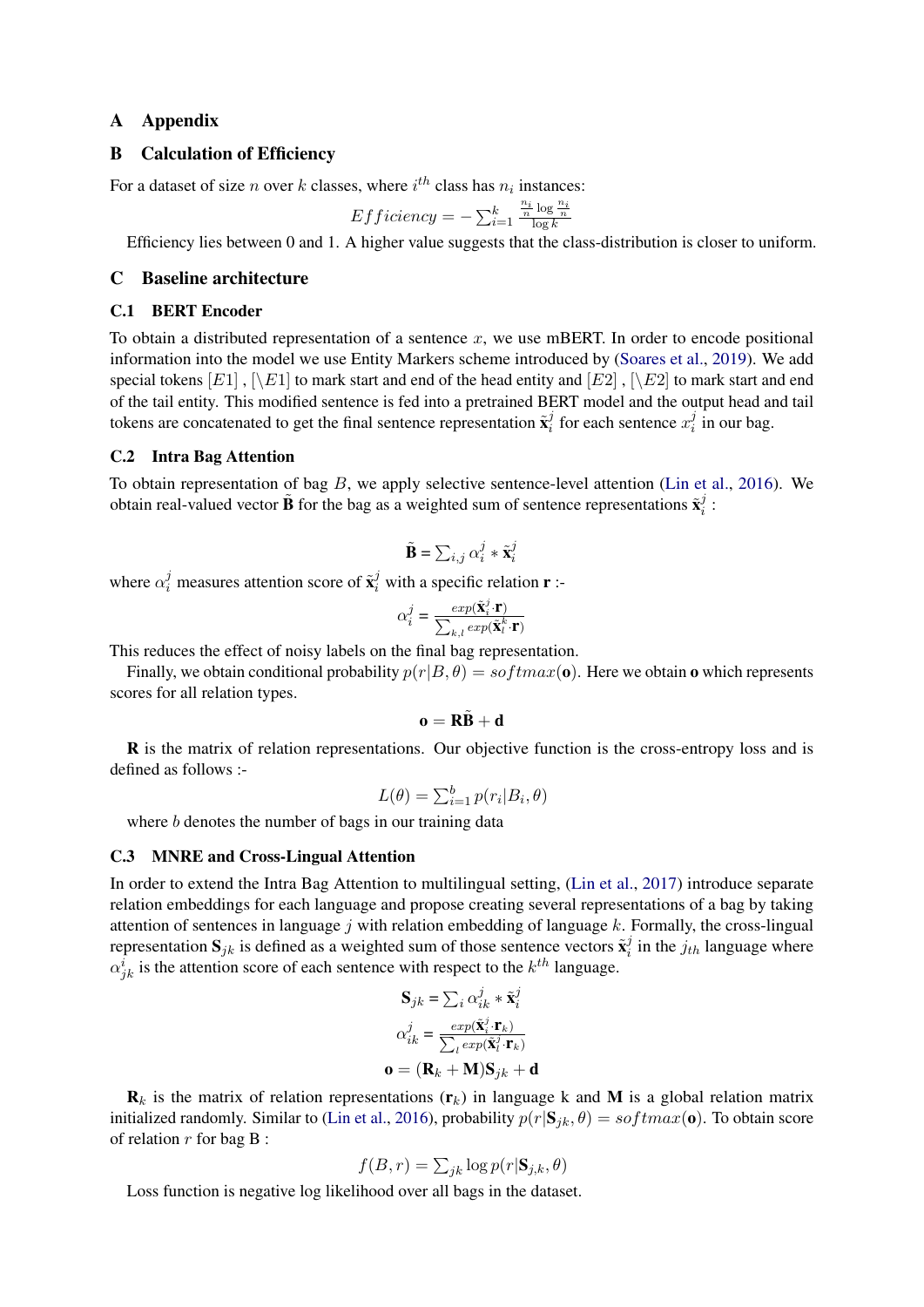<span id="page-8-0"></span>

| Language      | DiS-ReX (PCNN+Att) |          | $Dis-ReX$ (mBERT+Att) |          | DiS-ReX (mBERT+MNRE) |          |
|---------------|--------------------|----------|-----------------------|----------|----------------------|----------|
|               | AUC                | Micro F1 | AUC -                 | Micro F1 | <b>AUC</b>           | Micro F1 |
| English       | 0.687              | 0.642    | 0.781                 | 0.713    | 0.796                | 0.733    |
| French        | 0.714              | 0.662    | 0.814                 | 0.746    | 0.822                | 0.760    |
| Spanish       | 0.697              | 0.644    | 0.799                 | 0.729    | 0.816                | 0.751    |
| German        | 0.614              | 0.588    | 0.757                 | 0.716    | 0.755                | 0.717    |
| All languages | 0.678              | 0.634    | 0.806                 | 0.741    | 0.817                | 0.759    |

Table 7: Language-wise AUC and Micro F1 for baseline models on DiS-ReX

### D Training details

For training we use AdamW optimizer [\(Kingma and Ba,](#page-5-15) [2017;](#page-5-15) [Loshchilov and Hutter,](#page-5-16) [2019\)](#page-5-16), with lr=0.001, betas=(0.9, 0.999), eps=1e-08. Weight decay is 0.01 for all parameters except bias and layer norm parameters. Hyperparameters were selected using manual tuning on the dataset. We train the mBERT models for 5 epochs and the PCNN+Att model for 60 epochs. We follow the framework of OpenNRE [\(Han et al.,](#page-5-17) [2019\)](#page-5-17) and select bag size  $= 2$  for all models. For testing, we choose the weights with best validation AUC. Correct prediction of NA class is not counted in the calculation of Micro F1 and AUC. We use a single Tesla V100 32 GB GPU for all of our experiments.

mBERT+MNRE baseline takes 8 hours for 1 epoch. mBERT+Att takes 3 hours for 1 epoch. PCNN+Att takes 3 hours for 60 epochs.

Training, validation and testing splits for both DiS-ReX and RELX-Distant are in the ratio of 7:1:2. We made sure that the bags in testing set do not overlap with the bags in the training set.

### E Detailed Statistics of mBERT Baselines

In Table [7,](#page-8-0) we present results on all langauges for our three baselines on DiS-ReX. In tables [8,](#page-8-1) [9](#page-8-2) , we present the distribution of errors made by the mBERT+Att and mBERT+MNRE models

In Table [10](#page-9-0) and [11,](#page-9-1) we present the results on bags having 1,2,3 and 4 labels in ground truth using mBERT+Att and mBERT+MNRE respectively.

<span id="page-8-1"></span>In Table [12,](#page-10-0) we present the results on all classes of the best baseline model (mBERT+MNRE) when run on our DiS-ReX dataset.

| Language | Type-1 Error $(\%)$ | Type-2 Error $(\%)$ | Type-3 Error $(\%)$ |
|----------|---------------------|---------------------|---------------------|
| English  | 43.44               | 26.66               | 29.90               |
| French   | 29.73               | 30.45               | 39.82               |
| Spanish  | 33.82               | 30.61               | 35.57               |
| German   | 15.03               | 39.60               | 45.37               |

|  |  | Table 8: Types of Errors made in different languages for mBERT+Att |  |
|--|--|--------------------------------------------------------------------|--|
|  |  |                                                                    |  |

<span id="page-8-2"></span>

| Language | Type-1 Error $(\% )$ | Type-2 Error $(\%)$ | Type-3 Error $(\%)$ |
|----------|----------------------|---------------------|---------------------|
| English  | 44.49                | 31.17               | 24.33               |
| French   | 29.69                | 36.14               | 34.15               |
| Spanish  | 35.08                | 36.37               | 28.54               |
| German   | 14.94                | 45 28               | 39.77               |

Table 9: Types of Errors made in different languages for mBERT+MNRE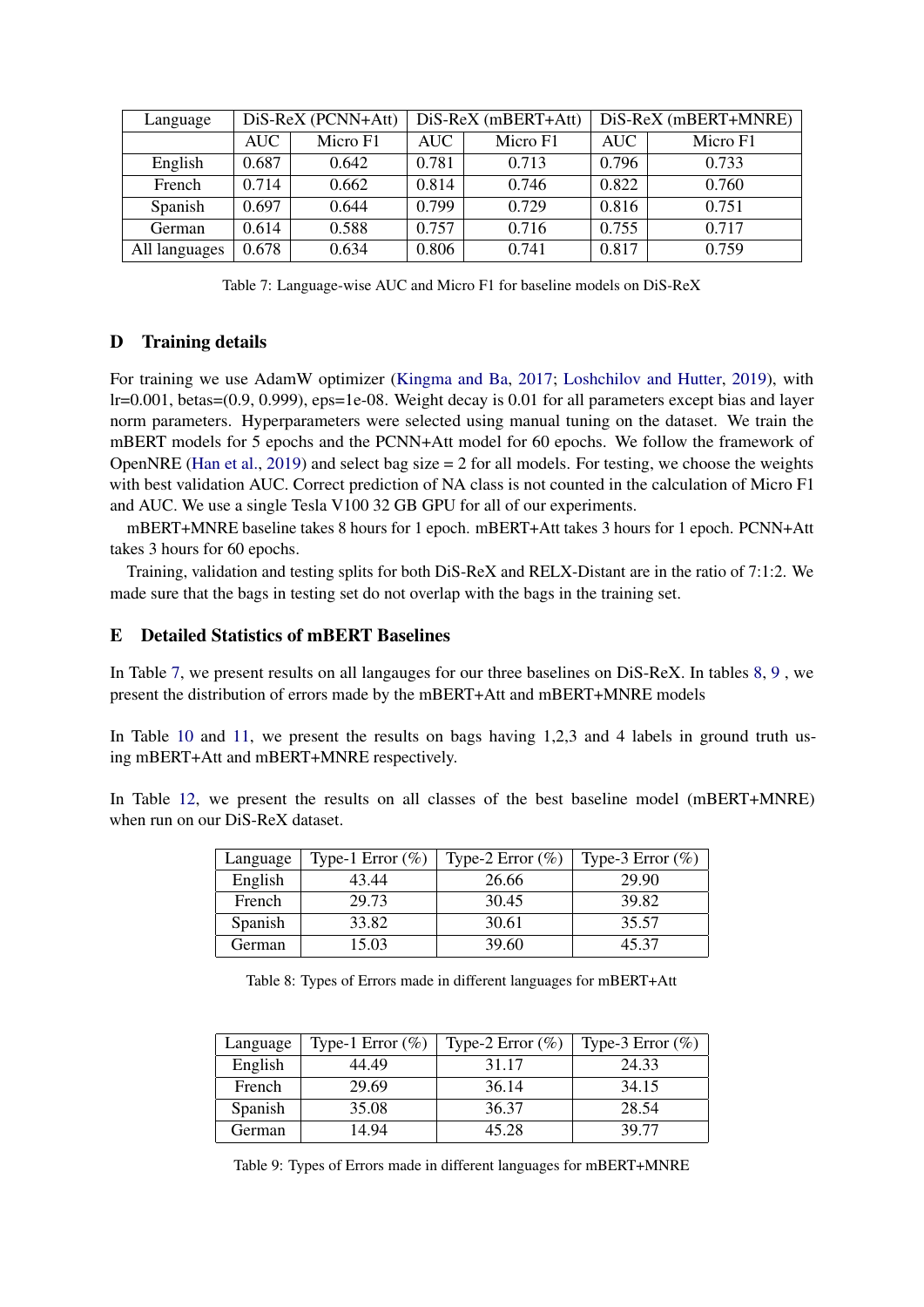| Number of relation labels | Micro-F1 | Precision | Recall |
|---------------------------|----------|-----------|--------|
|                           | 0.836    | 0.846     | 0.825  |
|                           | 0.662    | 0.912     | 0.520  |
|                           | 0.500    | 0.939     | 0.341  |
|                           | 0.449    | 0.846     | 0.305  |

<span id="page-9-1"></span><span id="page-9-0"></span>Table 10: Comparing performance of mBERT+Att on entity pairs with different number of labels in the ground truth

| Number of relation labels | Micro-F1 | Precision | Recall |
|---------------------------|----------|-----------|--------|
|                           | 0.842    | 0.865     | 0.820  |
|                           | 0.673    | 0.934     | 0.525  |
|                           | 0.518    | 0.959     | 0.354  |
|                           | 0.348    | 0.937     | 0.214  |

Table 11: Comparing performance of mBERT+MNRE on entity pairs with different number of labels in the ground truth

<span id="page-9-2"></span>

Figure 2: tSNE plot of a few multilingual bags. Languages are marked with different colours

### F Some more examples of tSNE plots for mBERT+Att

In figure [2,](#page-9-2) we provide some more example of tSNE plots for multilingual bags. We take the following bags:

> (cincinnati, ohio) ; (black sabbath, tony iommi) (miami, florida) ; (sumatra, indonesia)

We use sklearn implementation of tSNE and set the perplexity to be 5.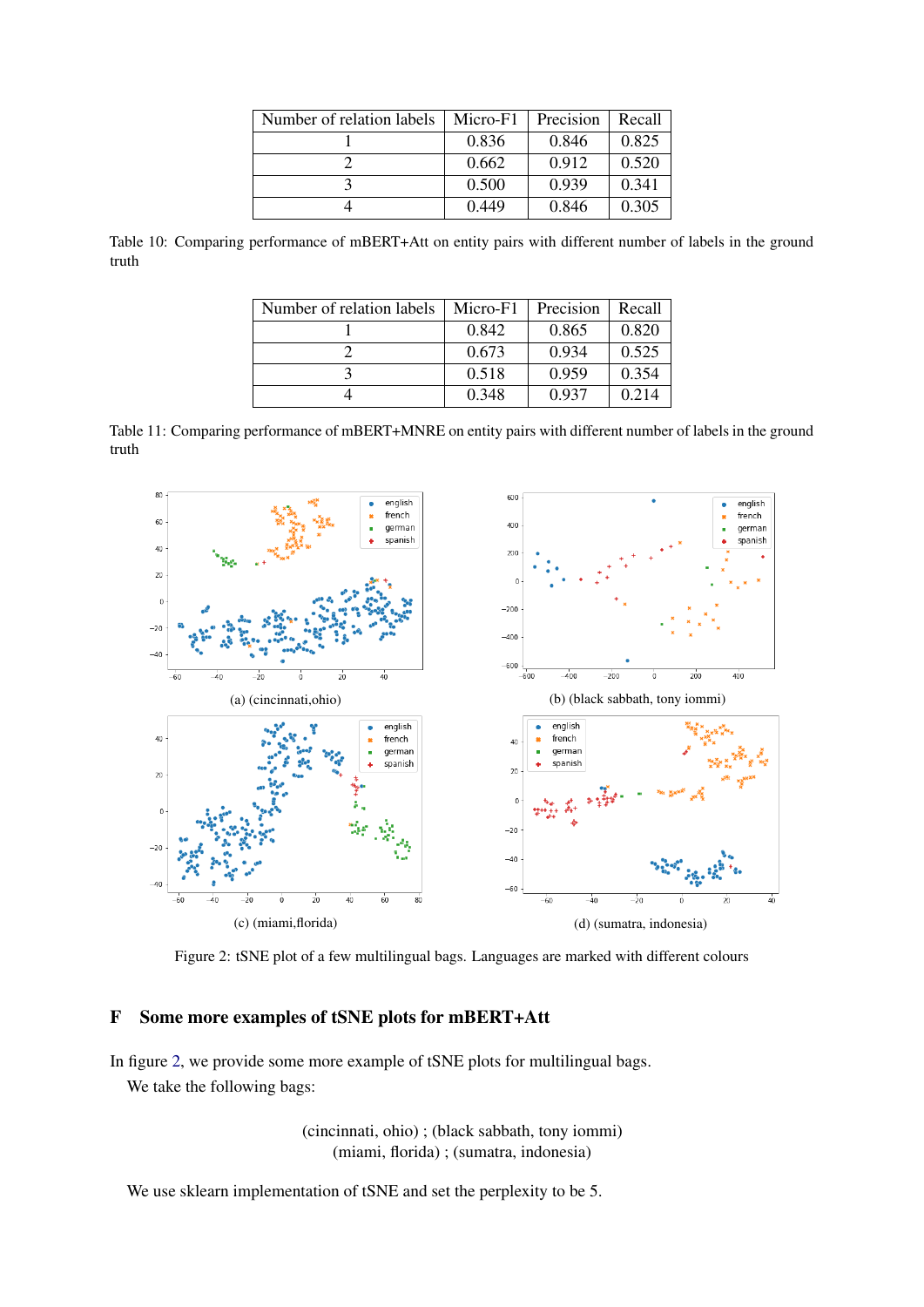<span id="page-10-0"></span>

| <b>Relation Label</b> | F1                 | Precision          | Recall             |
|-----------------------|--------------------|--------------------|--------------------|
| predecessor           | $\overline{67.58}$ | 76.31              | 60.65              |
| nationality           | 67.29              | 64.68              | $\overline{70.12}$ |
| artist                | 76.78              | 74.79              | 78.87              |
| region                | 81.43              | 81.14              | 81.73              |
| department            | 95.08              | 95.28              | 94.88              |
| successor             | 72.16              | 75.32              | 69.26              |
| location              | 69.82              | 65.36              | $\overline{74.93}$ |
| bandMember            | 73.45              | 73.45              | 73.45              |
| <i>isPartOf</i>       | 66.50              | 59.52              | $75.\overline{33}$ |
| hometown              | 73.03              | 70.14              | $\overline{76.17}$ |
| previousWork          | 68.83              | 64.89              | 73.27              |
| riverMouth            | 72.63              | 78.97              | 67.24              |
| team                  | 81.66              | 85.85              | 77.86              |
| recordLabel           | 86.85              | 87.24              | 86.46              |
| associatedBand        | 71.26              | $61.\overline{69}$ | 84.36              |
| author                | 78.87              | 83.30              | 74.88              |
| influenced            | 61.35              | 65.81              | 57.46              |
| birthPlace            | 75.00              | 75.52              | $74.\overline{48}$ |
| formerBandMember      | 57.94              | 59.62              | 56.36              |
| leaderName            | 71.16              | 70.97              | 71.35              |
| deathPlace            | 66.24              | 64.15              | 68.46              |
| city                  | 78.96              | $\frac{1}{81.93}$  | 76.19              |
| province              | 78.82              | 78.73              | 78.92              |
| influencedBy          | 59.29              | 65.26              | 54.32              |
| locationCountry       | 62.58              | 64.76              | 60.55              |
| related               | 75.94              | 74.35              | 77.59              |
| director              | 83.59              | 79.36              | 88.29              |
| capital               | 53.68              | 48.69              | 59.82              |
| largestCity           | 65.89              | 71.57              | 61.04              |
| <b>NA</b>             | 95.08              | 95.56              | 94.61              |
| country               | 86.57              | 85.77              | 87.39              |
| starring              | 86.32              | 86.52              | 86.12              |
| subsequentWork        | 71.65              | 70.23              | 73.12              |
| producer              | 53.30              | 51.20              | 55.58              |
| headquarter           | 68.54              | 66.08              | 71.18              |
| state                 | 82.54              | 78.32              | 87.26              |
| locatedInArea         | 72.23              | 70.44              | 74.10              |
| All relations         | 70.67              |                    |                    |

Table 12: Class-wise performance scores for MNRE (our best performing model)

## G Qualitative Analysis

In this section, we give some examples of randomly selected non NA instances in our dataset: English:

• *Sentence: another dialect spoken in tioman island is a distinct malay variant and most closely related to riau archipelago malay subdialect spoken in natuna and anambas islands in the south china sea together forming a dialect continuum between the bornean malay with the mainland malay Entities: (tioman island, the south china sea)*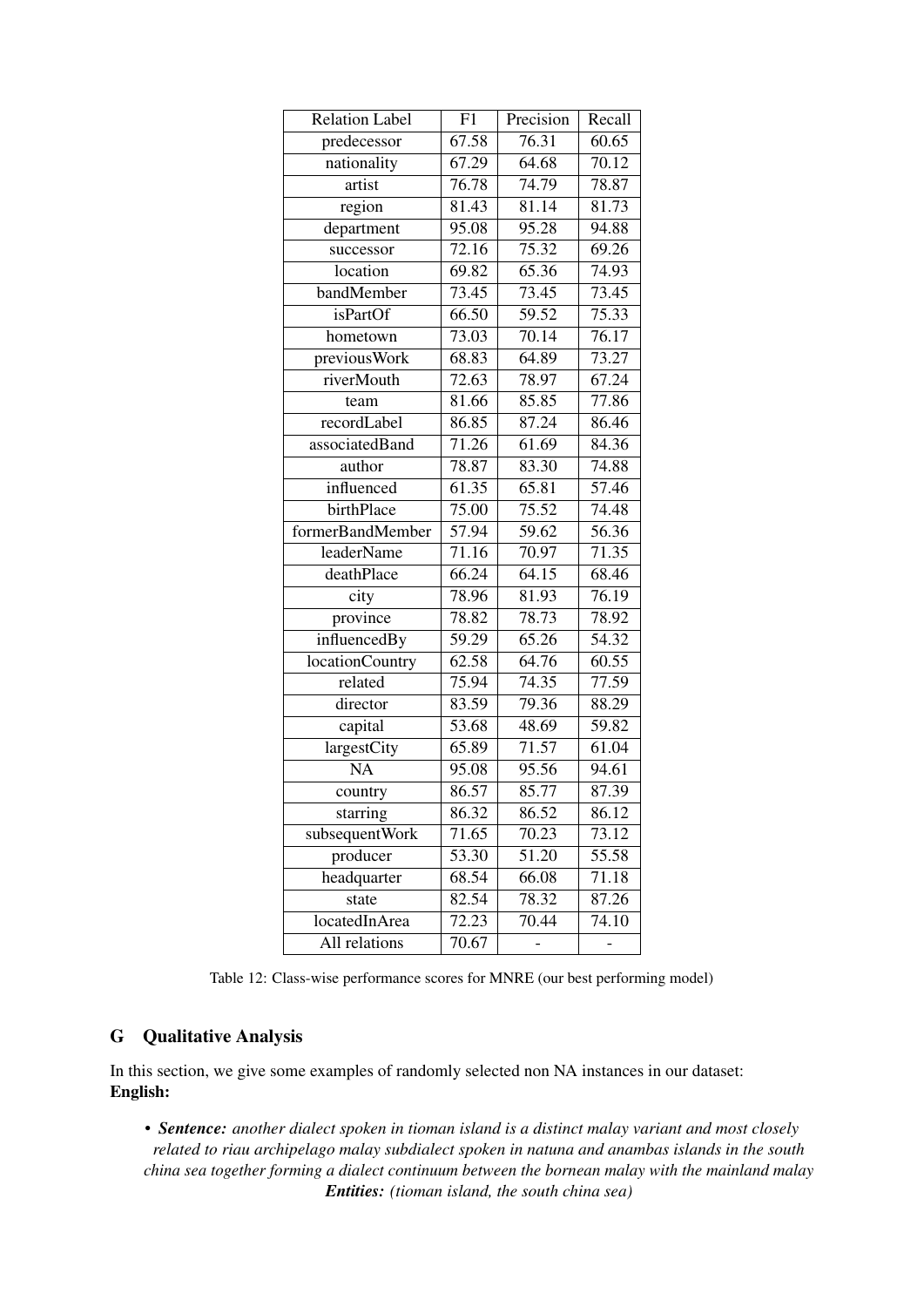#### *Relations: http://dbpedia.org/ontology/location*

# • *Sentence: in 2017 jenny durkan was elected as the first openly lesbian mayor of seattle Entities: (jenny durkan, seattle) Relations: http://dbpedia.org/ontology/birthPlace*

### German:

• *Sentence: danach kamen abgeleitete klassen hinzu ein strengeres typsystem und während stroustrup "c with classes" ("c mit klassen") entwickelte woraus später c++ wurde schrieb er auch cfront einen compiler der aus c with classes zunächst c-code als erzeugte Entities: (c,c++) Relations: http://dbpedia.org/ontology/influenced*

• *Sentence: früher auch ur ist ein 96.1 km langer nebenfluss der sauer entlang der grenze von deutschland zu den westlichen nachbarstaaten belgien und luxemburg Entities: (sauer, deutschland) Relations: http://dbpedia.org/ontology/locatedInArea*

### French:

- *Sentence: à la mort de boleslas v le pudique duc princeps de pologne la guerre civile en mazovie empêche conrad de revendiquer le trône de cracovie Entities: (boleslas v le pudique, cracovie) Relations: http://dbpedia.org/ontology/deathPlace*
- *Sentence: les entreprises masson masson est le dirigeant effectif des trois entreprises du groupe cette situation se reflète désormais dans l actionnariat et les raisons sociales des sociétés qui deviennent joseph masson sons and company (montréal) masson langevin sons and company (québec) masson sons and company (glasgow) cette dernière société basée en écosse a surtout vocation de gérer les achats*

*Entities: (joseph masson, québec) Relations: http://dbpedia.org/ontology/birthPlace*

### Spanish:

• *Sentence: en 2003 apareció en anything else película de woody allen junto a christina ricci y jason biggs además actuó en la película para televisión l Entities: (anything else, jason biggs) Relations: http://dbpedia.org/ontology/starring*

• *Sentence: es una comuna y población de francia en la región de borgoña departamento de yonne en el distrito de sens y cantón de sens-ouest Entities: (sens, yonne) Relations: http://dbpedia.org/ontology/department*

# H Additional Dataset Statistics

In Table [13,](#page-12-0) we present the number of bags common across 2,3 and all 4 languages. In table [14](#page-13-0) and [15,](#page-14-0) we present the number of bags and sentences in each class on all 4 languages in our dataset. In figure [3](#page-12-1) we present a histogram depicting number of bags present for each relation class.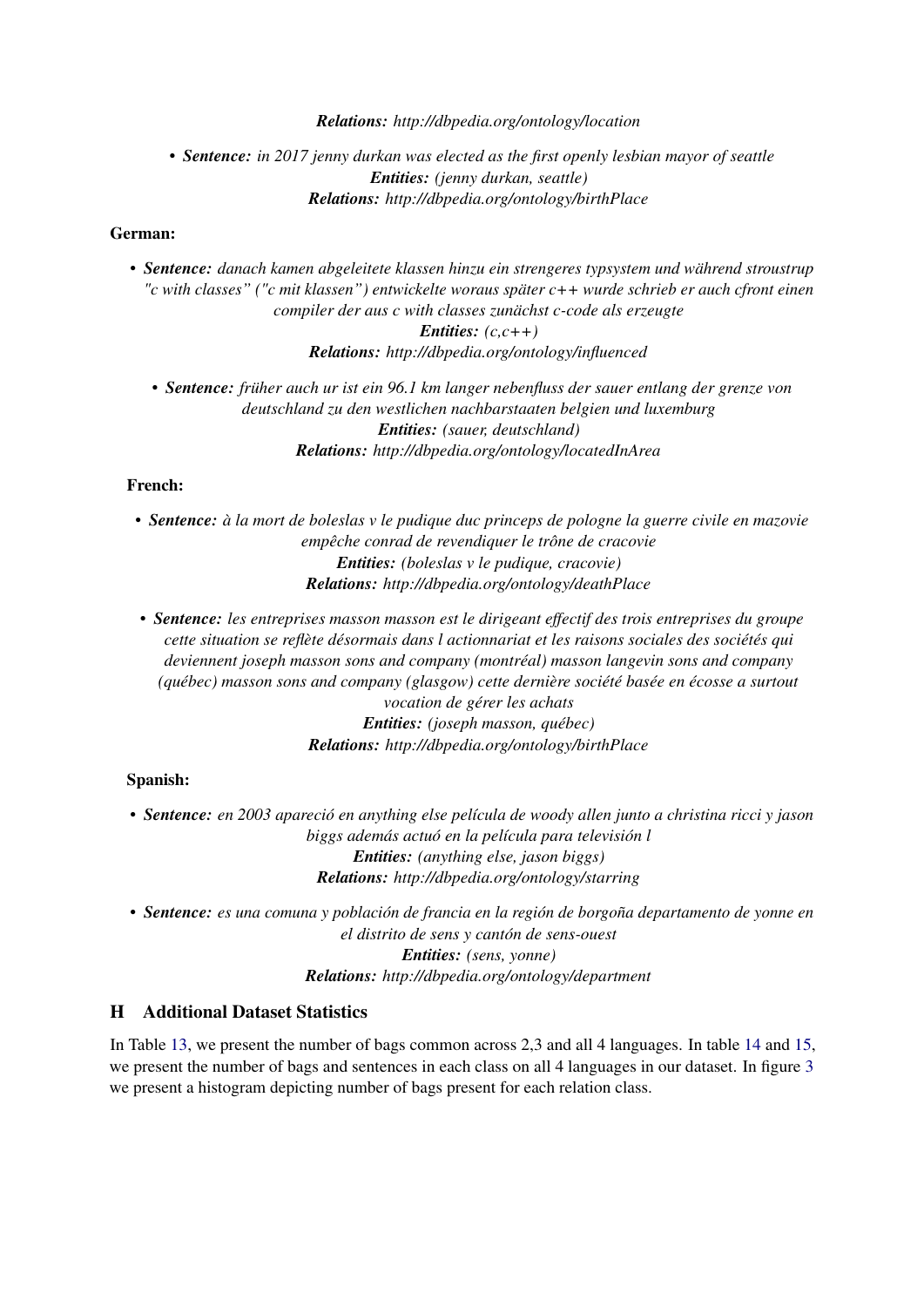| <b>Number of languages</b> Number of Bags |       |
|-------------------------------------------|-------|
| 2                                         | 59709 |
| 3                                         | 9494  |
|                                           | 1488  |

Table 13: Number of bags common across 2,3 and all languages

<span id="page-12-1"></span><span id="page-12-0"></span>

Figure 3: Number of bags vs relation class in DiS-ReX (all languages combined)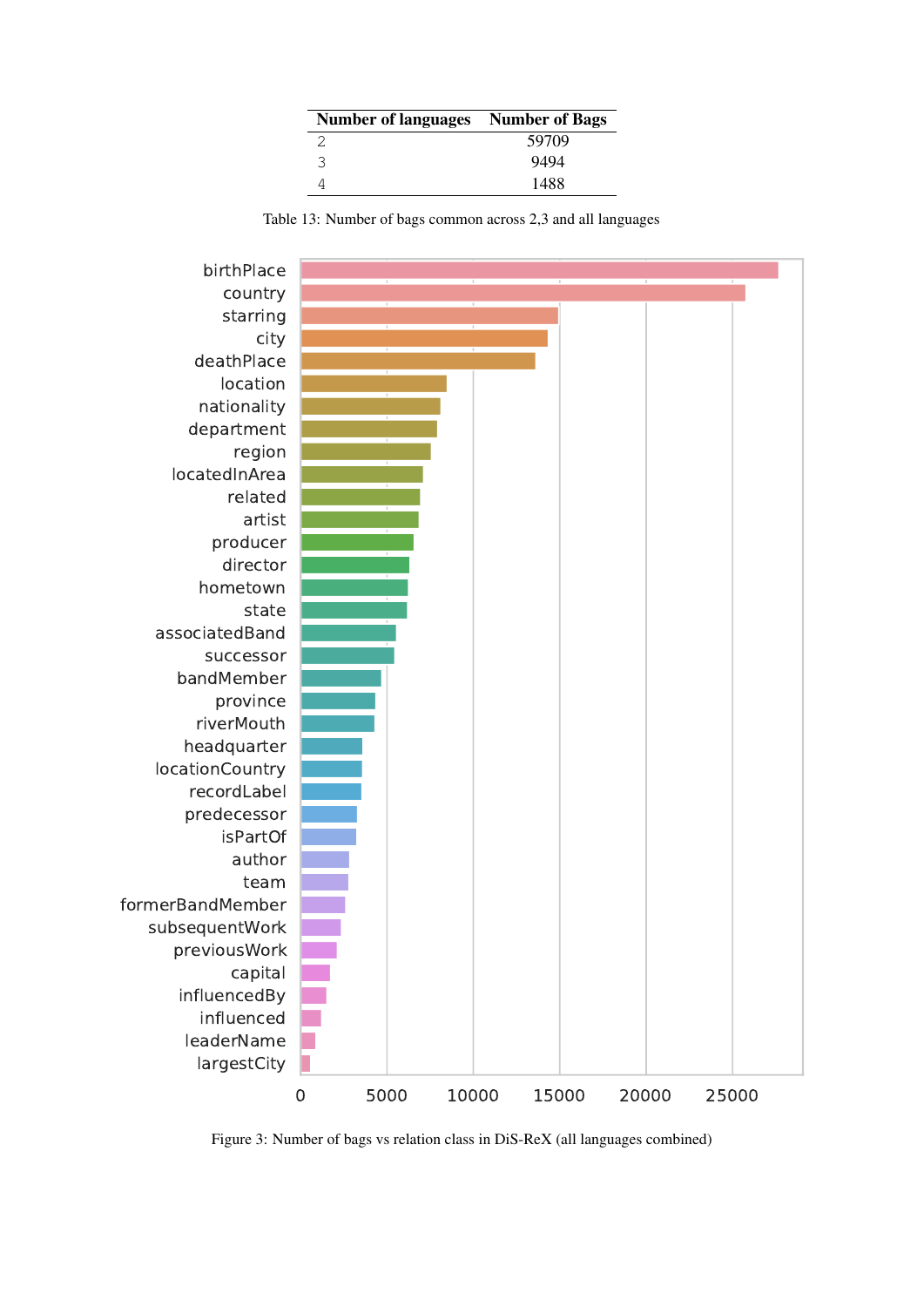<span id="page-13-0"></span>

| <b>Relation Label</b> | English          | French           | German          | Spanish          | All languages |
|-----------------------|------------------|------------------|-----------------|------------------|---------------|
| <b>NA</b>             | 149874           | 142467           | 149034          | 148806           | 590181        |
| isPartOf              | 2548             | 645              | 465             | 490              | 4148          |
| state                 | 1882             | 1762             | 3537            | 429              | 7610          |
| largestCity           | 265              | 342              | 199             | 393              | 1199          |
| birthPlace            | 7861             | 9532             | 3341            | 9484             | 30218         |
| deathPlace            | 4377             | 5629             | 277             | 4709             | 14992         |
| nationality           | 2205             | 4413             | 143             | 2265             | 9026          |
| country               | 10024            | 9618             | 3065            | 9808             | 32515         |
| capital               | $\overline{544}$ | $\overline{651}$ | 397             | 891              | 2483          |
| city                  | 1415             | 4257             | 7930            | 1844             | 15446         |
| author                | 1483             | 1224             | 94              | 460              | 3261          |
| previousWork          | 348              | 696              | 305             | 1127             | 2476          |
| location              | 5655             | 1300             | 1180            | 1685             | 9820          |
| riverMouth            | 464              | 880              | 3303            | 154              | 4801          |
| locatedInArea         | 1324             | 785              | 5715            | $\overline{608}$ | 8432          |
| hometown              | 1689             | 435              | 163             | 4474             | 6761          |
| successor             | 1574             | 2959             | 74              | 1618             | 6225          |
| influenced            | 820              | 453              | $\overline{61}$ | 188              | 1522          |
| headquarter           | 1122             | 922              | 460             | 1895             | 4399          |
| province              | 225              | 1121             | 1272            | 2405             | 5023          |
| associatedBand        | 3669             | 384              | 107             | 2555             | 6715          |
| subsequentWork        | 390              | 760              | 344             | 1248             | 2742          |
| locationCountry       | 925              | 799              | 2237            | 361              | 4322          |
| bandMember            | 1327             | 1909             | 300             | 3092             | 6628          |
| director              | 1258             | 3003             | 1592            | 2089             | 7942          |
| team                  | 1329             | 564              | 461             | 634              | 2988          |
| artist                | 1188             | 3891             | 1241            | 2670             | 8990          |
| related               | 1439             | 375              | 117             | 6262             | 8193          |
| producer              | 1381             | 2848             | 1401            | 3044             | 8674          |
| predecessor           | $\overline{475}$ | 2814             | 81              | 273              | 3643          |
| leaderName            | 353              | 236              | 270             | 223              | 1082          |
| formerBandMember      | 960              | 1153             | 174             | 1345             | 3632          |
| recordLabel           | 791              | 881              | 199             | 2107             | 3978          |
| region                | 1529             | 3673             | 1907            | 2249             | 9358          |
| influencedBy          | 954              | 533              | 86              | 291              | 1864          |
| starring              | 3040             | 7018             | 3087            | 4179             | 17324         |
| department            | 99               | 5486             | 323             | 3157             | 9065          |
| All relations         | 216806           | 226418           | 194942          | 229512           | 876743        |

Table 14: Comprehensive bag-wise statistics of the dataset